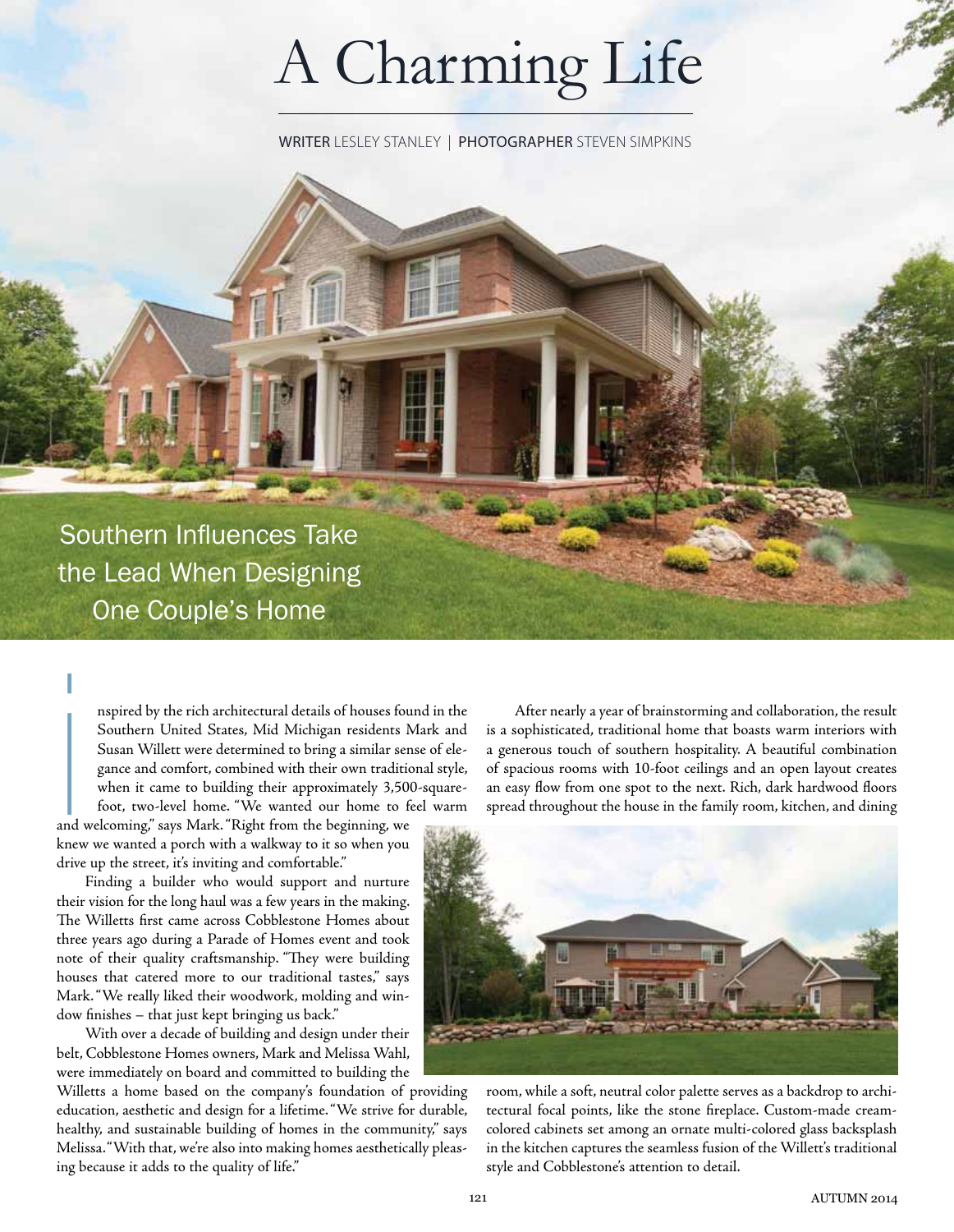The home speaks volumes to who Mark and Susan are as people with the class and elegance it embodies," says Melissa. "We care about the people we build with. It's important the home meets their vision, but also that they feel they had a pleasant and exciting experience."

The library is a definite eye-catcher with its tall built-ins and stunning dark wood beam detailing on the ceiling. A side door leads to the wrap-around porch where the Willetts say they spend many mornings enjoying coffee and reading the newspaper. At the back of the house, an additional outdoor space features a spa, grill, and seating area complete with a fountain and overhead pergola. You'll notice that these are installed on tall, white columns, which match the columns seen on the front exterior, to provide shade on sunny days, and a nearby fire pit offers extra entertainment on cool nights.

The end result exemplifies the importance of the partnership needed when building a home. More importantly, it speaks to the hard work and patience required to make it a place worthy to call home.  $\Box$ 

"Melissa basically takes you step-bystep through the process," says Susan. "She gave us the time to make decisions, and as many times as we mulled choices over in our heads, it didn't unnerve her. She was very concerned for the end product to be what we wanted – that was her goal."

the class and elegance it embodies," says Melissa. "We care about the people we build with. It's important the home meets their vision, but also that they feel they had a pleasant and exciting experience."

#### Porch



Located on the east side of the house, this comfy spot is ideal for enjoying morning cups of coffee.



www.michiganhomeandlifestyle.com 122 123 autumn 2014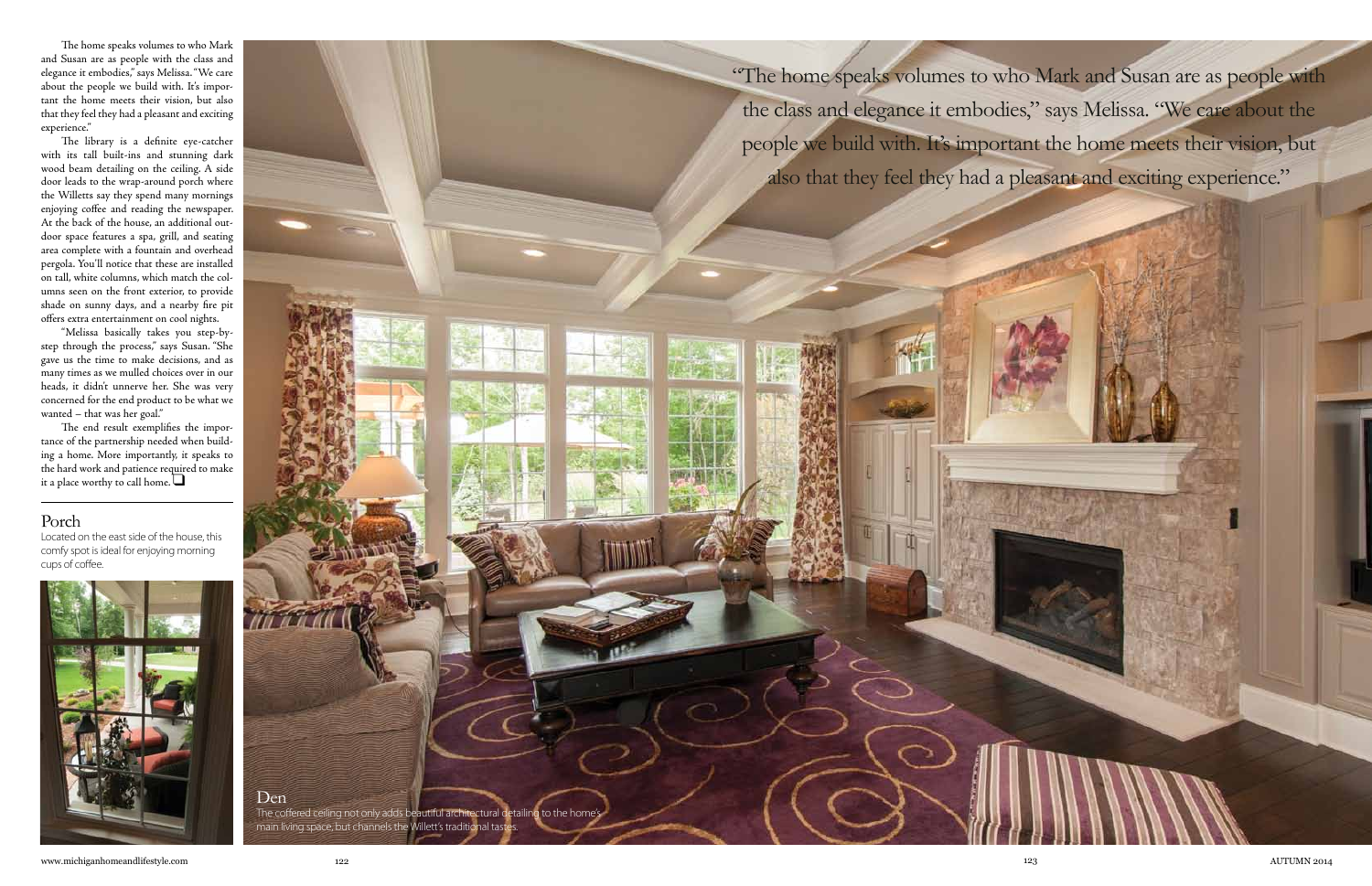

Subtlety is key in the kitchen where circular-shaped designs, seen here in the table, chairs, and chandelier, are eye-catching without being overpowering.







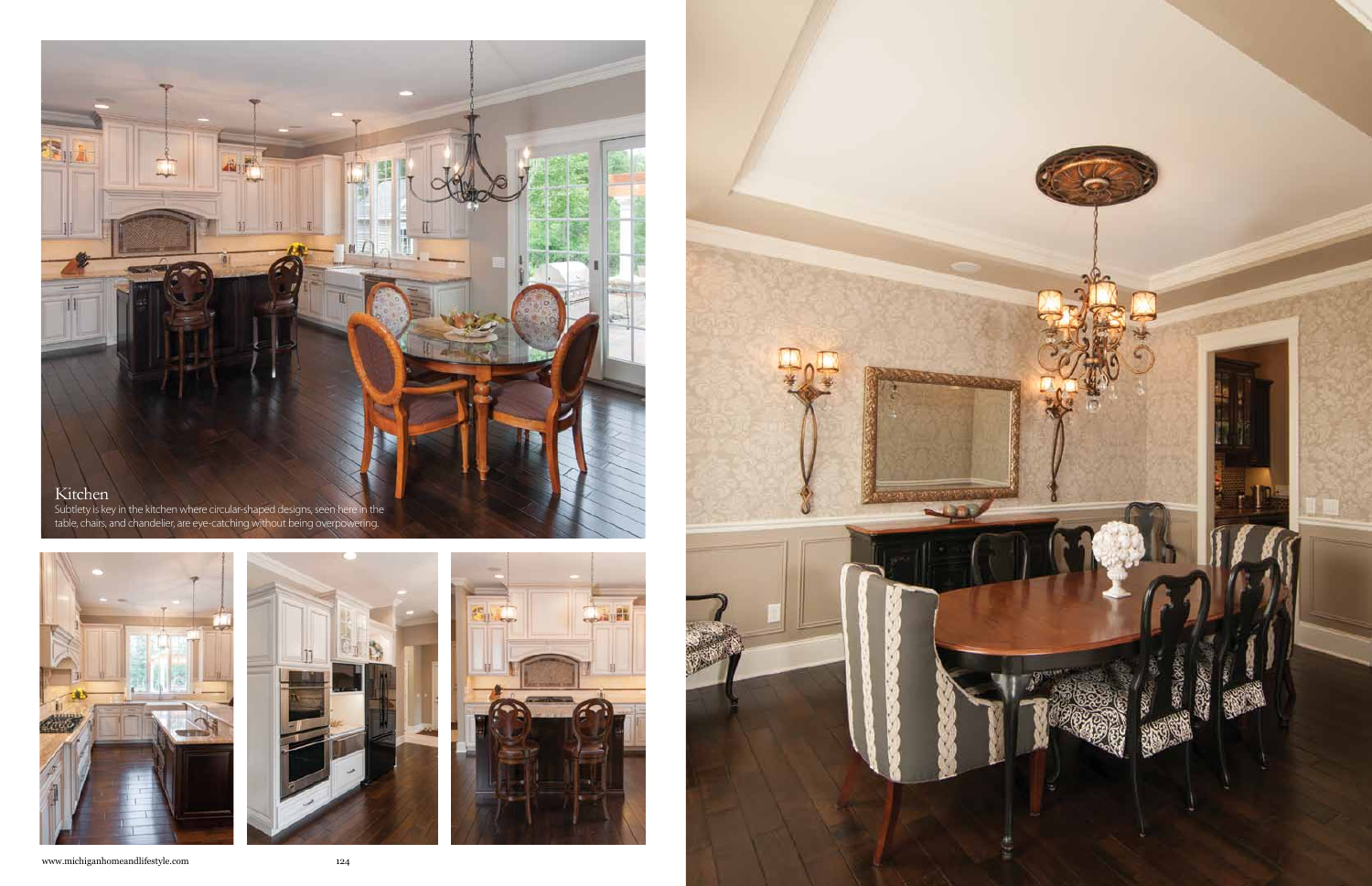



1| Mud Room This cozy nook, located off the garage entrance, is perfect for storing personal belongings.

2|Laundry Room A spacious area with ample storage makes washing clothes less of a chore.

> 3 |Office A stylish spot to start and finish work.